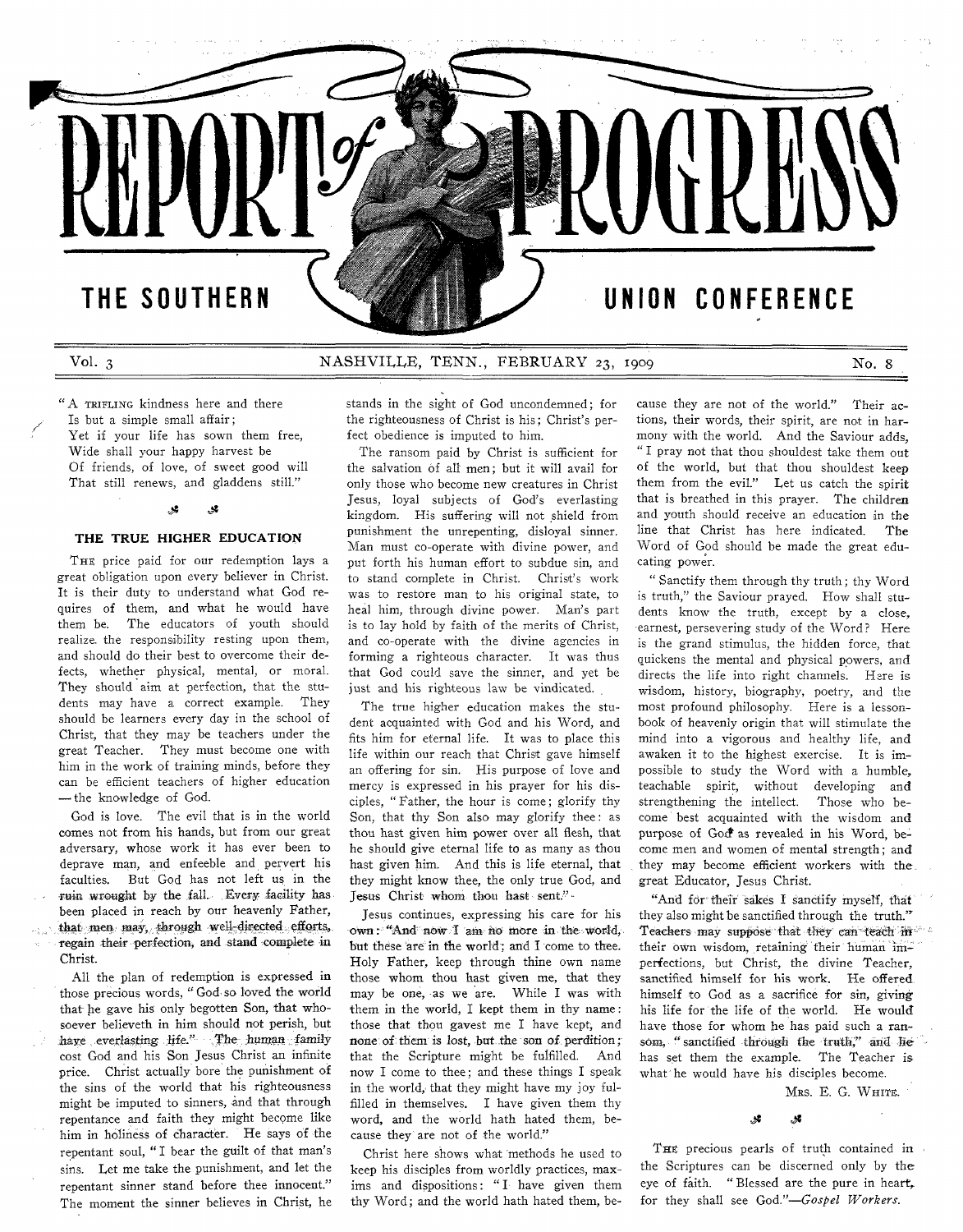## **JUNIOR READING COURSE**

## **Lesson 7.— Tatters and Fritz**

" Child Life in Mission Lands,'' pages 117-129. Test Questions, page 129.

#### $-$ Notes

Notice in the study of this lesson the article in the *Instructor* of February 16, on the "Capture and Release of Miss Ellen Stone."

MCALL MISSIONS. Robert McAll was an English Congregational minister, who while on a visit to Paris was so touched by the conditions among the workingmen of the great city, that he resolved to spend the remainder of his life in helping them. When he began his work he knew only two sentences in French. They were, "God loves you," and "I love you." He labored faithfully without salary for many years. The McAll Missions, of which there are more than one hundred at the present time, bear witness to the suecess of his efforts. These missions are supported by donations from friends in England and America. They have done much to better the conditions of the laboring class in France.

THE PAPACY is a great religious despotism, claiming authority over the bodies and souls of men, and pretending to have power to keep people out of heaven and cast them into hell. The pope claims to be the Vicar of Christ. The city of Rome has always been the home of the papacy, so it is often spoken of as the Church of Rome or the Catholic Church. .The people who belong to this church are not allowed to read the Bible, and most of them are ignorant and superstitious. Many centuries ago the Roman Church cruelly persecuted all whose religious belief did not agree with hers. She does not have the power to-day that she once had, so we are allowed to worship God as we choose. But the Bible tells us that just before the coming of Christ, Catholicism will regain her power, and that she will again persecute those who oppose her teachings.

OUR WORK IN EUROPE. A Polish Catholic, converted to Protestantism in America, learned something of our work and returned to Europe in 1864. He taught the Sabbath truth to some in Switzerland. Learning of our work in America these Swiss believers sent one of their number to this country that he might learn more of our people, and bring back a minister to teach them the whole truth. In response to this call Elder J. N. Andrews, our first foreign missionary, was sent out in 1874. The message has spread rapidly, and mow more than four hundred workers are heralding Christ's return in the European field, where five strong union conferences have been organized. Books, pamphlets, and periodicals are now being published in every tongue of Europe. These silent witnesses for Christ are sold by the youth and children whose hearts are warm with the love of Jesus and who are anxious to do something for him.

## J.

 $\mathcal{S}$ 

Ir's the constant hammering and hammering and hammering that drives that nail in where it can be clinched.—W. *I. Bryan.* 

## **LOUISIANA**

THERE are just four objects for each member in this state to keep before him or her this year, viz.: payment of " all the tithe" into the treasury; the gift of ten cents a week to missions; the five dollars per month for the emergency fund; and one new member for each one that we now have.

The tithe-for  $1908$  was  $-37$  per cent, greater than for 1907. Can we not increase it even more this year? It will mean more workers and more people in the truth.

In 1907 our offerings for missions were \$431.56; in 1908, \$1,201.83,— an increase of 178 per cent.; and yet we did not give ten cents per week per member. Let us do it this year.

While the mission in New Orleans is now almost on a paying basis, we will need money to pay the Coleman note and to buy new tents. So let us keep up the emergency fund a year longer.

You want to see this truth triumph, do you not? You want a starry crown when Jesus comes, do you not? The Lord says in a late testimony: "The work of God in this earth can never be finished until the men and women comprising our church membership rally to the work, and unite their efforts with those of ministers and church officers." " The truth is soon to triumph gloriously, and all who now choose to be laborers together with God will triumph with it."

Let us invest in tracts to distribute, take clubs of the *Gospel Sentinel*, and, above all, consecrate ourselves, every one of us, to the work of God. E. L. MAXWELL.

#### 32

## **LOUISIANA CONFERENCE**

ع.<br>ا

## **Tithe for January, 1909**

| Individual                                                 | \$2.50 |
|------------------------------------------------------------|--------|
| Jennings . $\ldots$                                        | 24.73  |
| $Newellton$                                                | 12.35  |
| New Orleans No. 1                                          | 94.64  |
| Welsh $\dots\dots\dots\dots\dots\dots\dots\dots\dots\dots$ | 173.38 |
| $Shreveport \dots \dots \dots \dots \dots \dots \dots$     | 15.35  |
| Lake Arthur                                                | 30.00  |
| Hammond                                                    | 25.56  |
| Hayes                                                      | 149.80 |
| Hope Villa                                                 | 23.80  |
| New Orleans No. $2, \ldots, \ldots, \ldots, \ldots$        | 47.42  |
| Mixon                                                      | 4.00   |
|                                                            |        |

Total ........................................................ \$603.53 MRS. C. A. SAXBY, Treas.

#### $\mathcal{S}$ کلئ

## **NOTES FROM KENTUCKY**

I sPENT the larger portion of December with the church at Sand Hill, holding meetings and doing house to house work. Brother Mc-Vagh was present for a time. January 26, in company with Brother C. F. Dart I visited this church for eight days more. The weather was inclement, and so we worked from house to house with fireside talks. We have given this people the best efforts that we are capable of making. We found that although there is a church roll of twenty-nine, only eleven have a record upon the tithe book that they have paid tithes during the year of 1908.

ing the Lord's money, and showed them th We labored with those who have been ho it is as wrong to hold the Lord's portion as to hold means that belong to another. The Lord calls it robbery, and no doubt it is, and that it stands in the books of heaven as such. What will such do in the judgment hour?

Usually those who do not render to the Lord his tithe, feel little interest in attending the house of God upon the Sabbath. The Sabbath-school work does not invite their attention. This is seen in their influence upon their families. W hen father absents himself from the Sabbath services the children are inclined to do the same. Sacred things begin to lose their power with them. The children in many cases go to the world, and marry out of the faith.

We were pleased to see improvement in the lives of some. ' They subscribed for 35 copies of the *Gospel Sentinel.* There are those there that are faithful in the Lord's work. A more hospitable class of individuals are hard to find in any community. I became much attached to all of them. O that all of them might comprehend the times in which we are living. They voted to have a Sabbath-school convention during the summer.

Eider Hayes reports encouragement in the school work and meetings in Louisville; Brother W. Jones, who has been at home for a few weeks, will soon enter a new field. Elder Irving writes of the interest that he has near Stanford. Brother and Sister Jacobs have been visiting scattered ones in and around Waynesburg with success. He is soon to move to Stanford and hopes to gather the scattered Sabbath-keepers in that vicinity so that there may be weekly meetings there.

Brother M. J. Weber reports a growing interest at Corbin in the book work. One man has embraced the Sabbath and gone into the canvassing work. This brother, young as he is in the message, sends a good report from canvassing. Brother Weber rather thinks that there will be sufficient interest there to hold a canvassers' institute. There is power in our literature to turn individuals from darkness to the light. We expect to visit the place and develop the interest that the books have kindied. A. O. BURRILL.

#### ه. ړي.

## **THE NASHVILLE SANITARIUM**

WE hope our workers have not forgotten the good meeting we had at the Nashville Sanitarium during the recent Bookmen's Convention. At that meeting we all felt that it was the privilege of every Seventh-day Adventist in the Southern Union Conference to co-operate with us in encouraging patients to come to the sanitarium for treatment.

Let us not forget the good admonition given us by Elder Santee at our recent meeting. Brother Santee said that we as workers have gotten out of the habit of sending patients to our sanitariums. A few years ago we all were so interested in our sanitarium work that every time we met a sick person, we began to talk to them about going to the sanitarium in Battle Creek. But since certain influences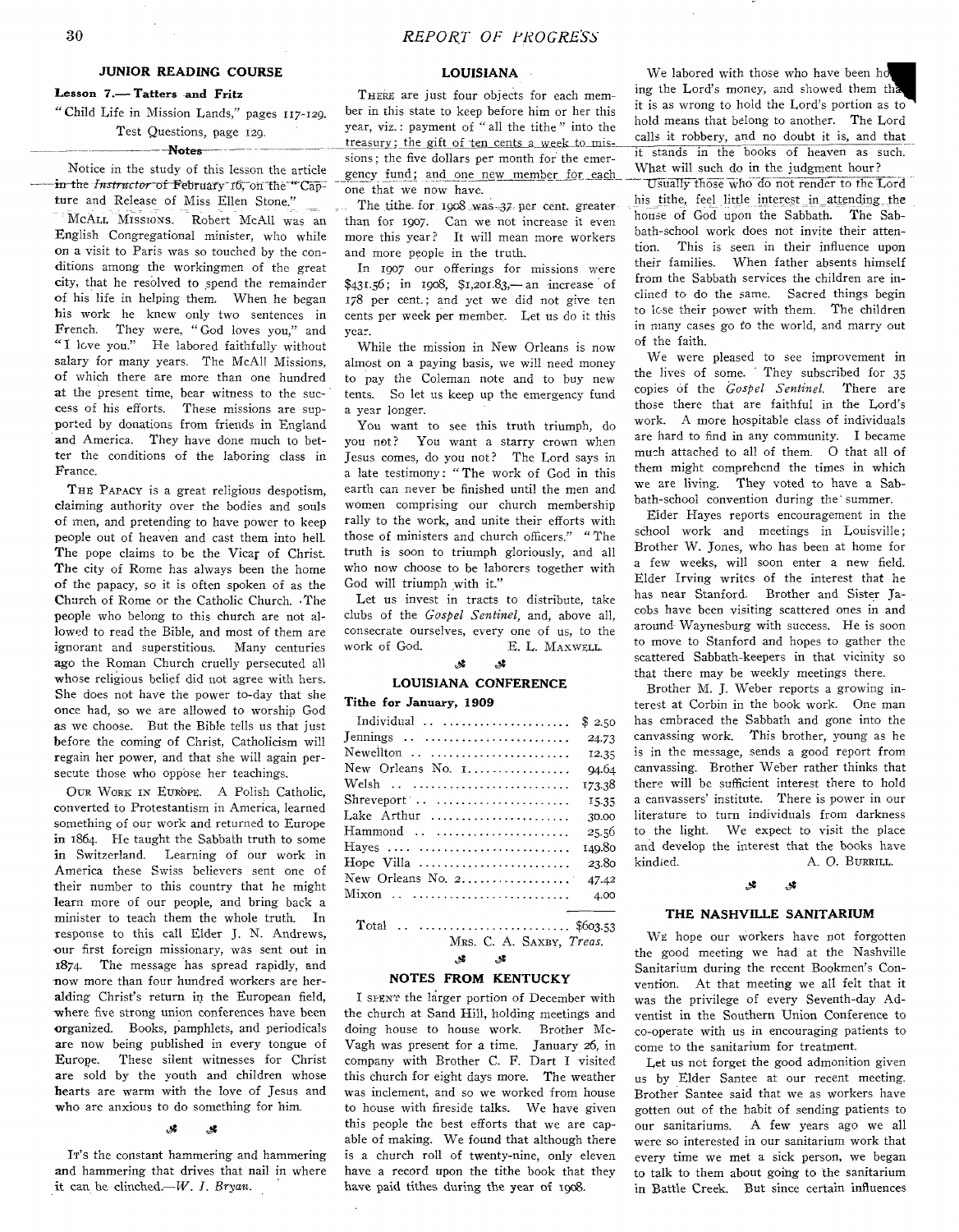$\stackrel{E}{\vee}$  e worked to prevent us from sending paents to Battle Creek, we have rather dropped the burden of our sanitarium work, and have gotten out of the habit of sending patients to our sanitariums at all.

Of course this is a great mistake, and there is need of a most decided reform along this line. Our sanitariums stand as monuments of the work of the third angel's message, and from them are shining the bright rays of the light of health reform. The work of health reform is as closely connected with the third angel's message as the right arm is to the body. To our sanitariums, people of all classes can come and spend weeks associating with our workers, and while they are being ministered to for their physical infirmities, it is an excellent opportunity also to minister to their spiritual needs.

Why should not our good Southern people be encouraged to come to our own sanitariums instead of going to an institution away in some distant state? We have the facilities for treating them right here in our own field, and we believe with a little effort on the part of our workers, hundreds of patients can be sent to our sanitariums who are now going elsewhere for the same treatment.

*Our* Nashville Sanitarium has a beautiful place and every facility for treating and caring for the sick. Our surgical ward is well equipped, and we are prepared for operations of all kinds. Dr. George, our medical superintendent, and his wife, who is also a physician, have had a number of years of experience in sanitarium work; and we are prepared to care for patients on as large a scale as any other sanitarium of its kind in the Southern states.

We can assure you, too, dear brethren and sisters, that we as managers of the Nashville. Sanitarium are determined, by the help of the Lord, to keep alive in the hearts of our nurses and workers the living truths of the third angel's message; and patients who come here will have an opportunity to learn something of these truths. In addition to our morning and evening worship, we have our weekly prayer meeting every Wednesday evening; Sabbathschool at 3:30 Sabbath afternoon; and as often as it seems best, we have preaching Sunday night, and invite our neighbors and friends to meet with us. At all these meetings patients have the opportunity to meet with us if they so desire. For the summary and  $\Delta$   $\sim$ 

We have just recently revised our rates, and we believe we now have prices within the reach of every one. Let no one stay away from the sanitarium on account of prices. If you need treatment, write us. If your friends and neighbors need, treatment, urge them to come and spend a few weeks with us. Send us their name's and addresses, and we will correspond with them.

We have just gotten out a neat eight-paged circular of our sanitarium; and we want every Seventh-day Adventist in the Southern Union Conference to have a good supply of them, and give them a wide circulation. Please write us at once, and let us know how many to send you. Let us hear from you, brethren and sisters, and remember visitors are always welcome at the sanitarium. B. W. SPIRE, Manager.

#### $\mathcal{S}$ گل

## **VICKSBURG, MISS.**

JANUARY 27 the stockholders of the Southern Missionary Society of Mississippi met at Vicksburg. Nearly three thousand shares of stock were represented by *the sm*all company present, and the recommendations of the joint meeting of the Southern and Southeastern Union Committees held in Nashville were unanimously adopted. The church and school property of the Southern Missionary Society in Vicksburg was inspected, and I was pleased with the evidences of good work done and still in progress.

Out on Jackson Road, not far from the National Park, and dose to the homes of brethren Rogers and Crawford, I found a new, neat little church building, and in connection therewith a school for whites which is accomplishing much good. It was a privilege to join with the school in the daily devotional exercises. The Mississippi Conference Committee met at the home of Brother Rogers, and plans were laid for an active summer campaign. It was decided to hold the campmeetings at Meridian, probably in July, and to postpone the meeting of the annual conference until that time. Elder Lowry presented a most encouraging report of the intermediate school at Pine Grove, near Amory, Miss. A number of souls have accepted the truth in Mississippi during 1908. Elder Whitmarsh, from West Michigan, the latest addition to the conference force of workers, was present, pleased with his new field of labor, and full of courage in the Lord. He is located in Jackson, the capital. Brother Miller told of good institutes and advance in the book work. Altogether the prospects are bright for a general advance in Mississippi during 1909. C. F. McVAGH.

## *'t &*

## **KENTUCKY**

## **Financial Report for January**

| Two per cent. colored fund for 1907                                         |
|-----------------------------------------------------------------------------|
| and Oct., 1908, collection\$138.27                                          |
|                                                                             |
| First-day offerings $\dots\dots\dots\dots\dots\dots$ 13.09                  |
|                                                                             |
|                                                                             |
| Sabbath-school offerings  59.73                                             |
| <b>REPORT OF PROGRESS.</b> $\ldots$ , $\ldots$ , $\ldots$ , $\ldots$ , 6.50 |
| Donation from West Mich. Conf 91.78                                         |

Total ..................................\$460.73

| TITHES                                    |         |
|-------------------------------------------|---------|
| $Henderson$                               | \$15.56 |
|                                           | 40.26   |
| Louisville No. $2$                        | 56.50   |
| Louisville No. $1$                        | $-4.00$ |
| Lexington No $\mathbf{r}$ (part of tithe) | 111.71  |
| Milledgeville                             | TO.38   |
| Campbellsville                            | 11.05   |
| Individuals                               | 16.00   |
| Total \$265.46                            |         |
| CLARA RUSSELL, Treasurer.                 |         |
| 108 E Gray St., Louisville, Ky.           |         |
|                                           |         |
|                                           |         |

"READ your Bibles frequently and seriously, and digest well what you have read."

## **CANVASSING REPORT**

## **For Week Ending** *Feb.* **6, 1909**

| Southern Union Conference |  |  |
|---------------------------|--|--|
|                           |  |  |

| <i>NAME</i> —                | Book Hours Value Deliv'd |       |       |        |
|------------------------------|--------------------------|-------|-------|--------|
| ALABAMA CONFERENCE           |                          |       |       |        |
| H A Lynd8FL, 30 \$31 50      |                          |       |       | $\sim$ |
| H L Waters 2wCK BS 4I 29 50  |                          |       |       |        |
| KENTUCKY CONFERENCE          |                          |       |       |        |
| Chas Parson BFL 15 885       |                          |       |       |        |
| M J Weberвғь 41 58 00        |                          |       |       |        |
| Mrs Alice ReynoldsBFL 27 525 |                          |       |       | 4 25   |
| M Wheeler BFL 40 13 00       |                          |       |       | 500    |
| H E BeckD&R 27 970           |                          |       |       | 5 35   |
| MISSISSIPPI CONFERENCE       |                          |       |       |        |
| Wm J Keele warch             |                          |       |       | 22 00  |
| TENNESSEE RIVER CONFERENCE   |                          |       |       |        |
|                              |                          | 00    |       |        |
| $R$ H Hazelton $D & R$ 35    |                          | 20 00 |       |        |
| Mamie Moore D&R 25           |                          | 14 35 |       | 25 40  |
|                              | RECAPITULATION           |       |       |        |
| Alabama Conference 71        |                          |       | 61 00 |        |
| Kentucky Conference 150      |                          |       | 9480  | 14 60  |
| Mississippi Conference       |                          |       |       | 22 00  |
| Tennessee River Conf 78      |                          |       | 43 35 | 25 40  |
| Totals   519 221 15 62 00    |                          |       |       |        |

#### ی.

## **CANVASSING WORK IN THE SOUTH-ERN UNION CONFERENCE**

**January, 1909, compared with Jan'y, 1908**

| Conf. Ag'ts Hrs. Orders Value Deliv.           |  |  |  |
|------------------------------------------------|--|--|--|
| La. 7 343 181 \$257.83 \$234.53                |  |  |  |
| Miss. 8 390 265 512.65 68.95                   |  |  |  |
| Ala 16 723 254 582.50 229.55                   |  |  |  |
| Ky. 5 425 206 220.50 131.05                    |  |  |  |
| Tenn. Riv.  8 510 237 426.85 139.25            |  |  |  |
|                                                |  |  |  |
| Totals, Jan. 1909. 44 2391 1093 2000.33 803.33 |  |  |  |
| Totals, Jan. 1908. 19 814 414 884.50 404.00    |  |  |  |

Gain ......... 25 1577 678 1115.83 399.33

The above report, furnished by Brother A . F. Harrison, field missionary agent, shows an almost phenomenal increase in every item. With the exception of the value of books delivered (which lacks but \$4.67 of being double the amount shown for the corresponding month last year), each item has doubled, with the following numbers to spare: Agents, 6; hours, 763; orders, 265; value, \$231.33. Notice also that the agents have worked an average of 11 hours each, more time than for January last year.

This demonstrates what well trained, consecrated talent can do when accompanied by that zeal, energy, and push which is demanded by the importance of the work and the time in which we live. It also shows that the truth can still he sold, and that God will bless with success those who enter his service with right motives. May many more join the ranks of the workers, and share in the blessing. We congratulate both the canvassers and field agents in their successful efforts. The gains made must cheer the hearts of the latter, and still further stimulate their commendable activity and zeal.

## 3

و.<br>تار

ENTHUSIASM and earnestness must be a part of the successful canvasser. The person canvassed very likely never heard such things before, and the worker's manner of presenting the truth may settle the destiny of a soul. *— Lake Union Herald.*